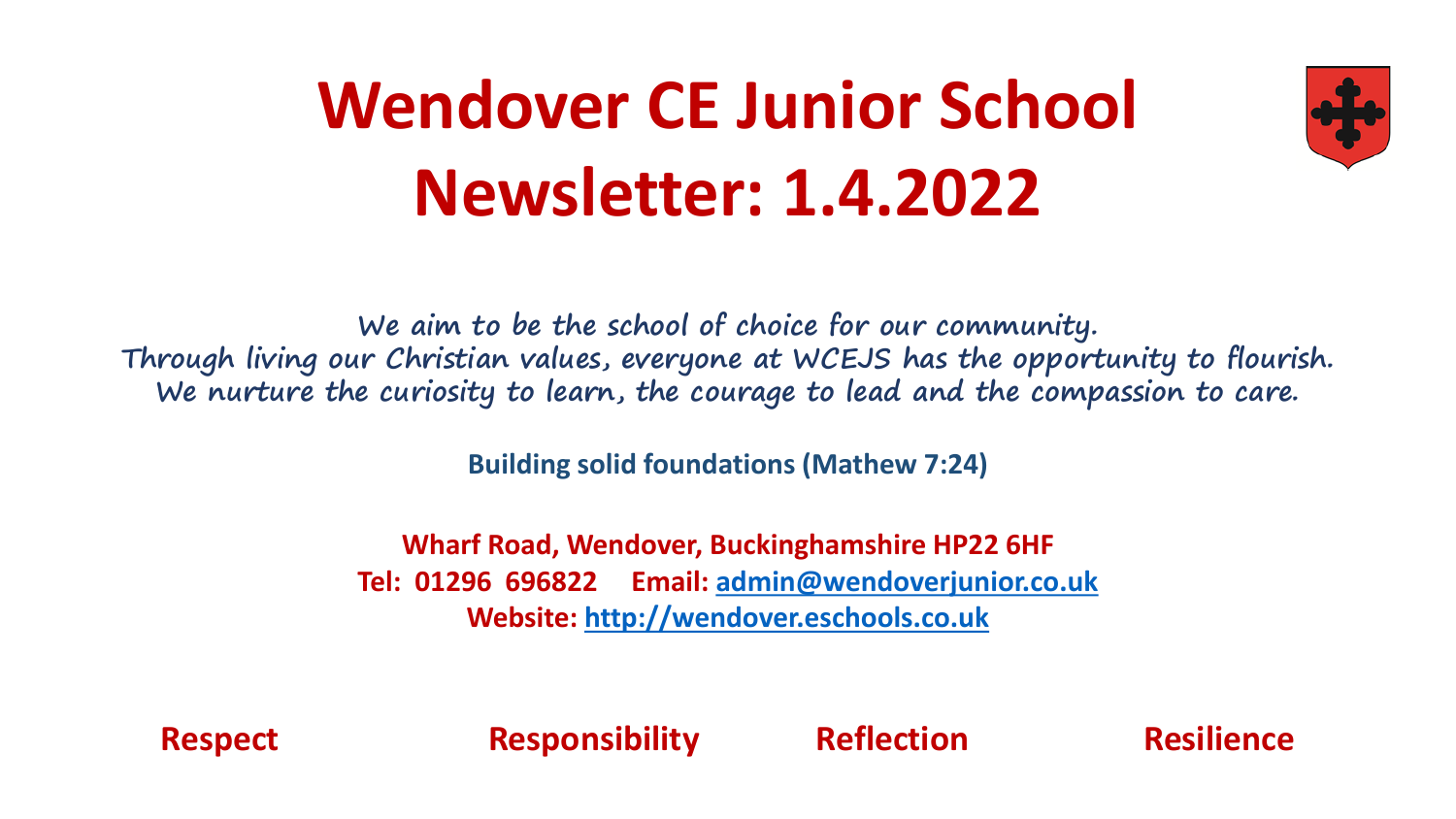#### **COVID Update**

Case numbers have fallen and are very low in school. However, there is continued staff absence, often at short notice. Thankfully, so far, we have been able to secure supply teachers and use internal cover to avoid a switch to remote learning.

Thank you for your continued support in monitoring the health of your family and testing as appropriate.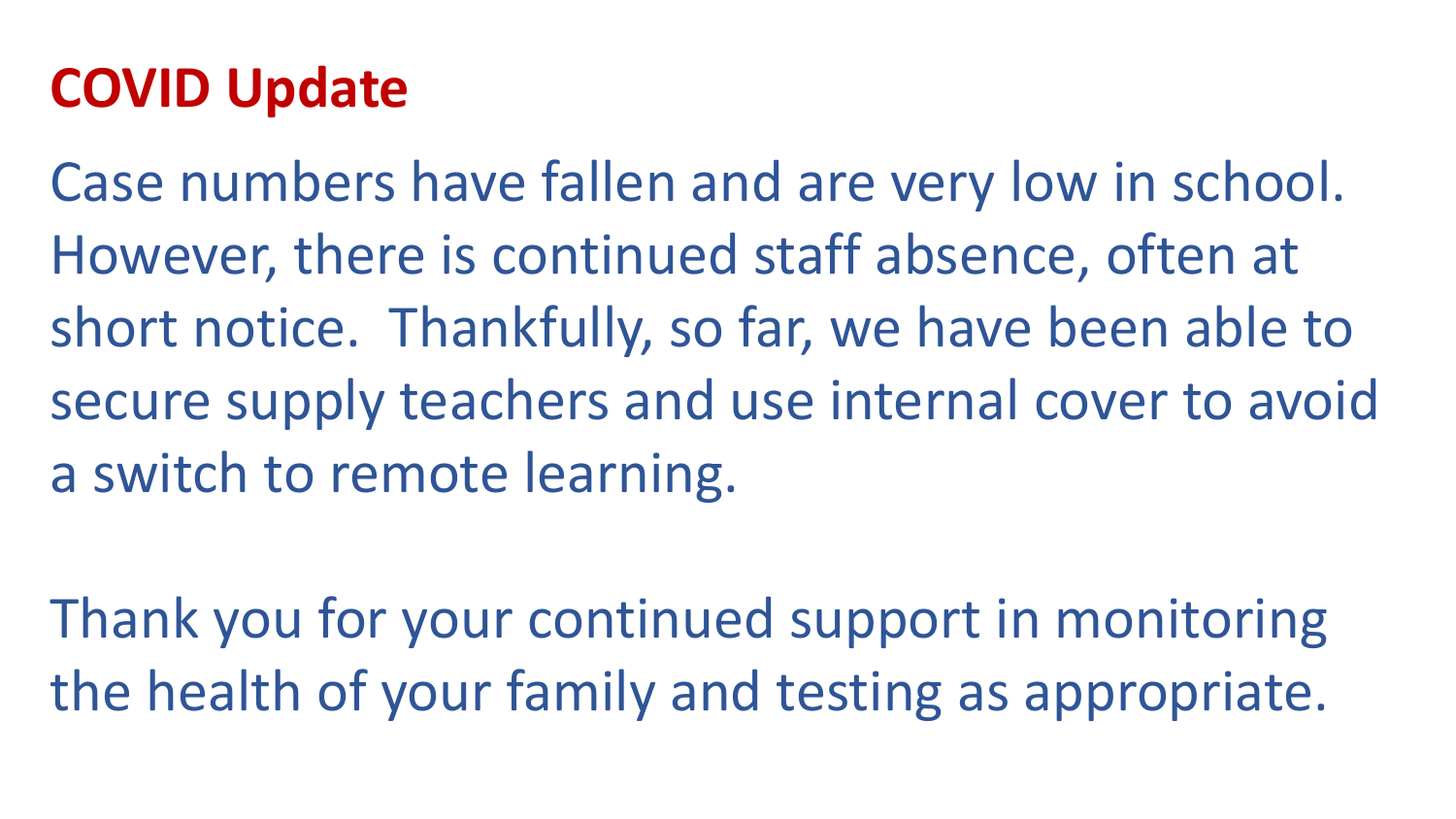### **This Week's Highlights**

- **Year 6 have enjoyed designing a new animal and classifying it according to it's features.**
- **Year 5 are learning about the Easter story, preparing for the service at St Mary's Church on Tuesday.**
- **Year 4 have enjoyed creating their Kennings and writing riddles.**
- **Year 3 have been learning about seed dispersal in science.**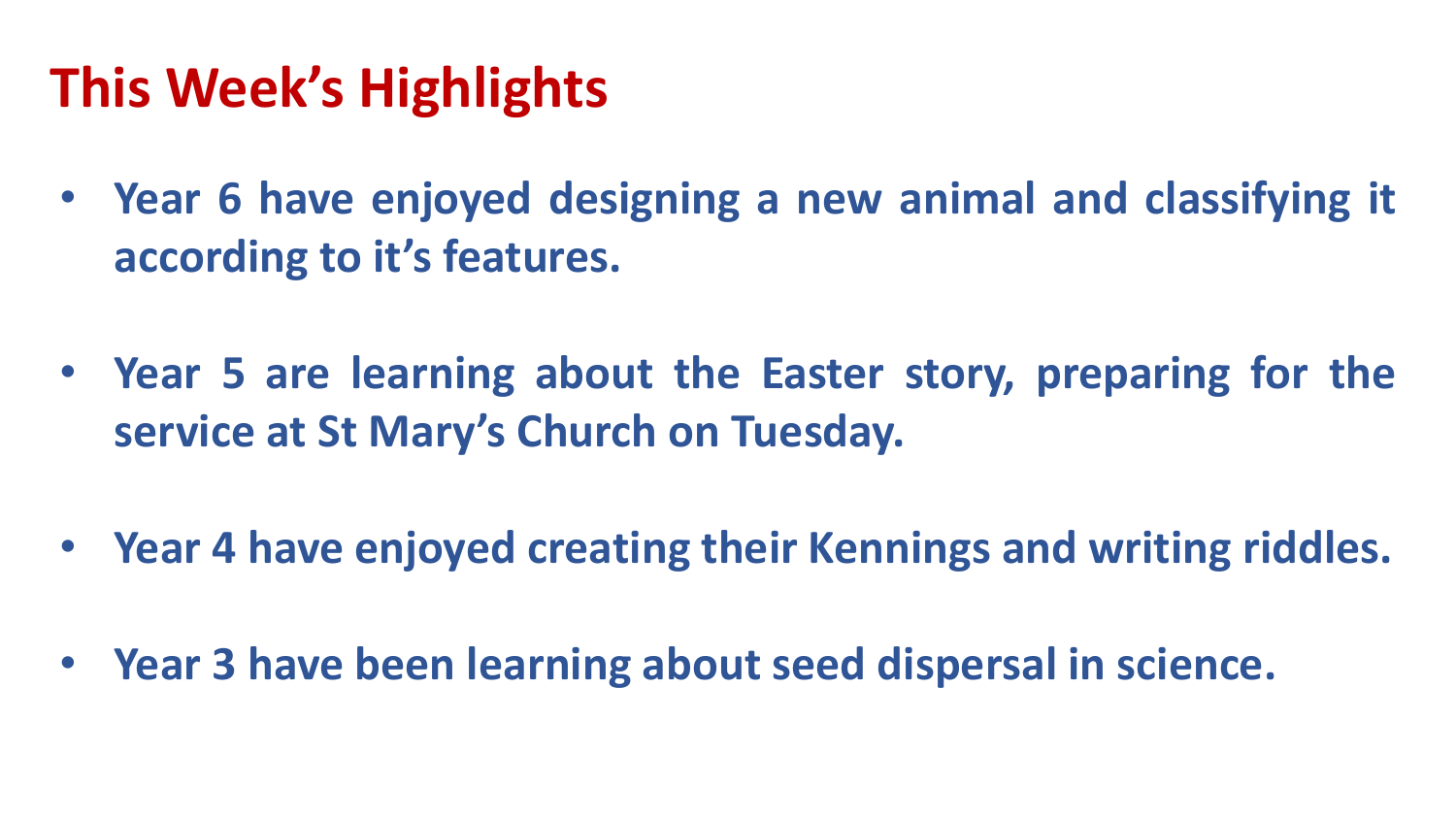### **Parent Teacher Consultations**

Thank you to everyone who attended parent consultation this week. It was lovely to see so many parents in school again.

Thank you also for your kind and supportive comments – they are very much valued by staff.

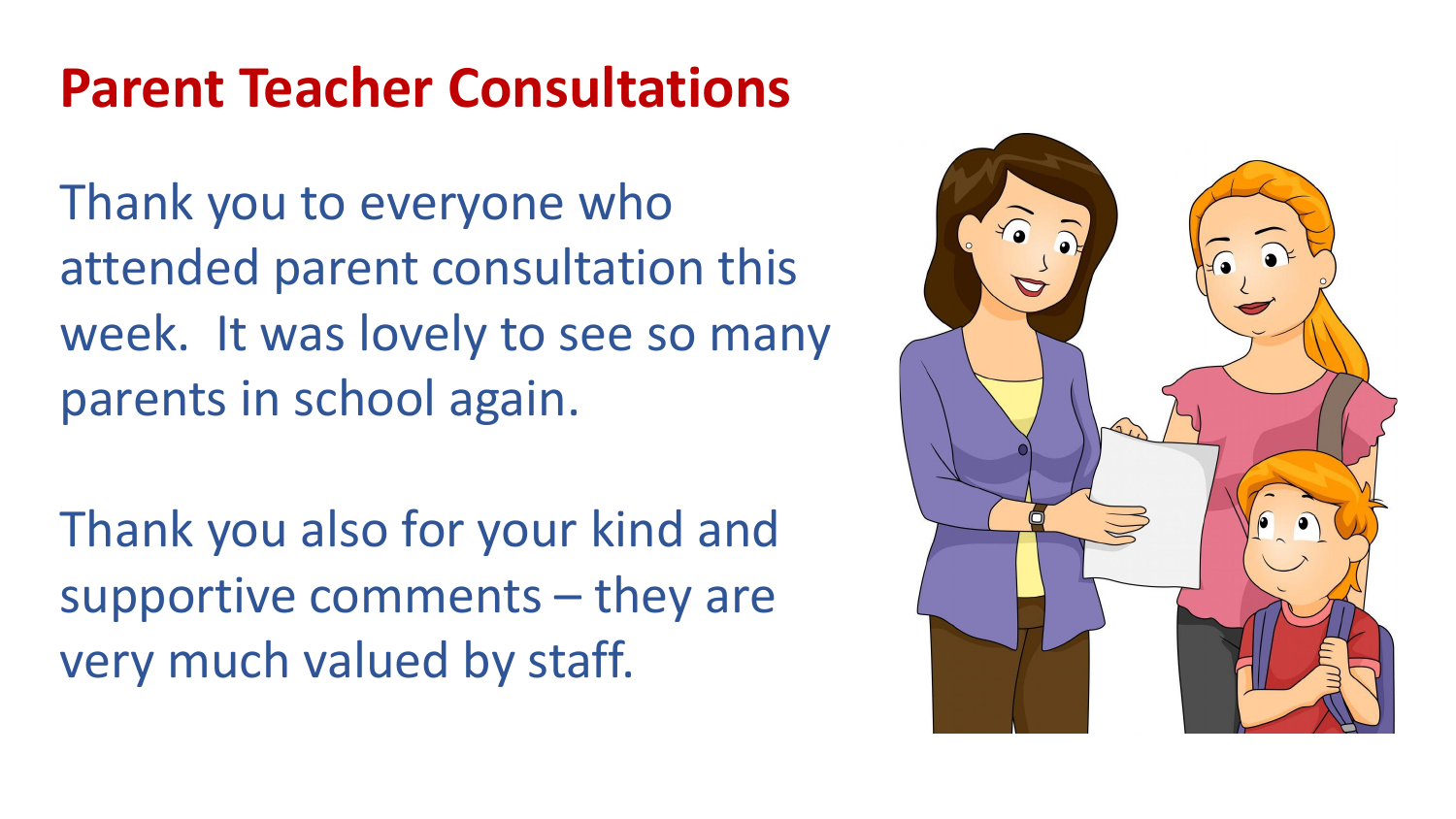### **Support for the Ukraine**

A group of children in Year 5 will be selling their home made handicrafts in school to support the Red Cross. There is also a cake sale after school on Tuesday of next week.

In school, we are continuing to explore the themes of diversity, inclusion and friendship. This week has focussed on refugees and how the world can be a friend to them. We are planning a whole school fundraising activity to support DEC; this will take in the first half of the summer term.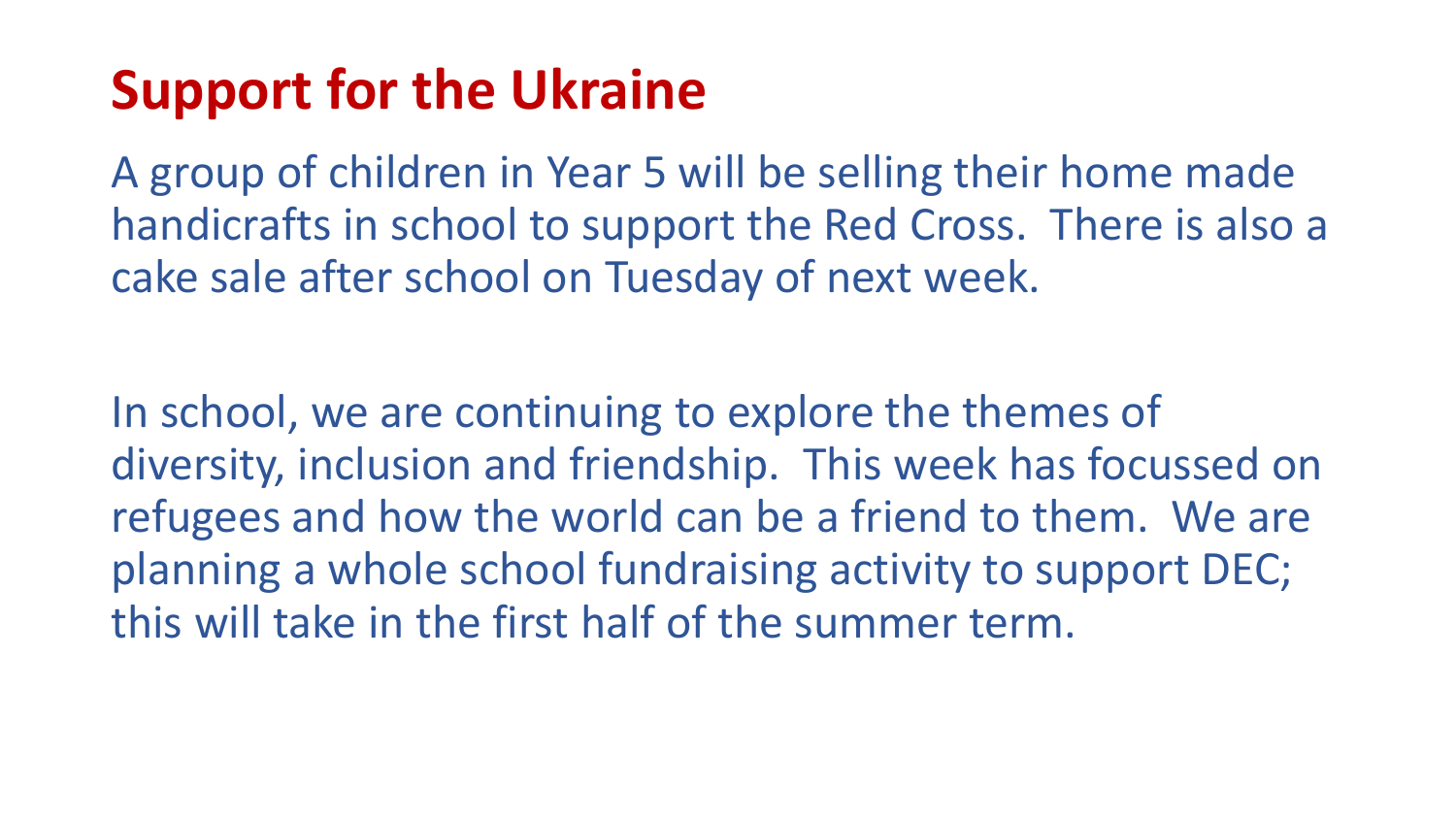#### **SEND Coffee Afternoon**

The SEND Coffee afternoon is next Thursday, 7 April, at 2.45pm. Drop in and have a coffee or tea and a biscuit before collecting your child at the end of the day.

This will be a chance to review the new pupil profiles.

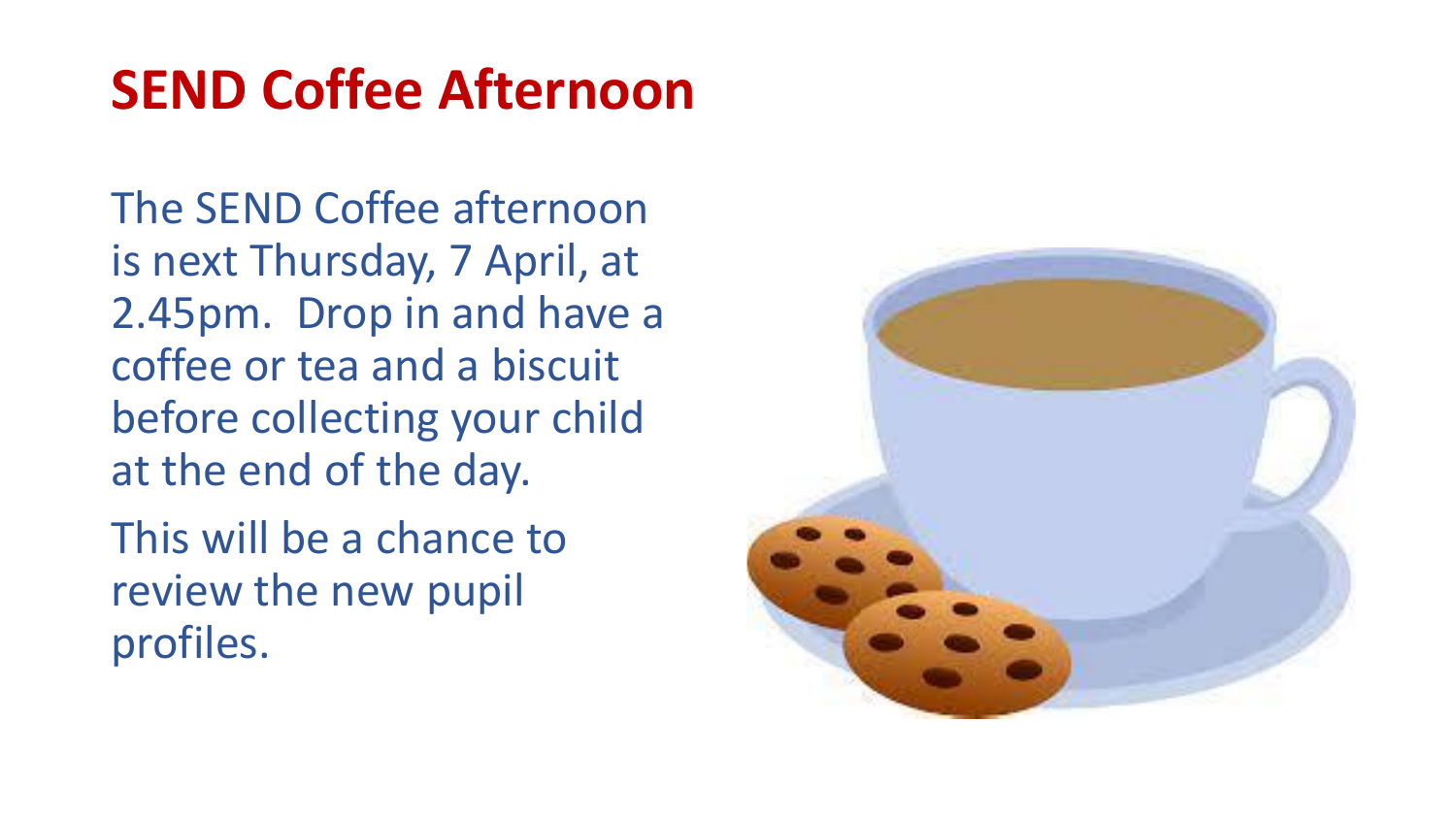## **School Uniform**

You may be replacing items of uniform over the Easter holiday and checking that items are named. Please ensure that uniform adheres to the school policy (This can be found on our website). Children should not wear trainers or boots (please email the school office if there is a particular reason why your child is not wearing black shoes).

The PTA are holding a pre loved uniform sale on *Friday 8th April before and* after school. If you have any serviceable items, then please send these in to the school reception. If you have school shoes or trainers that have been outgrown then please consider donating them.

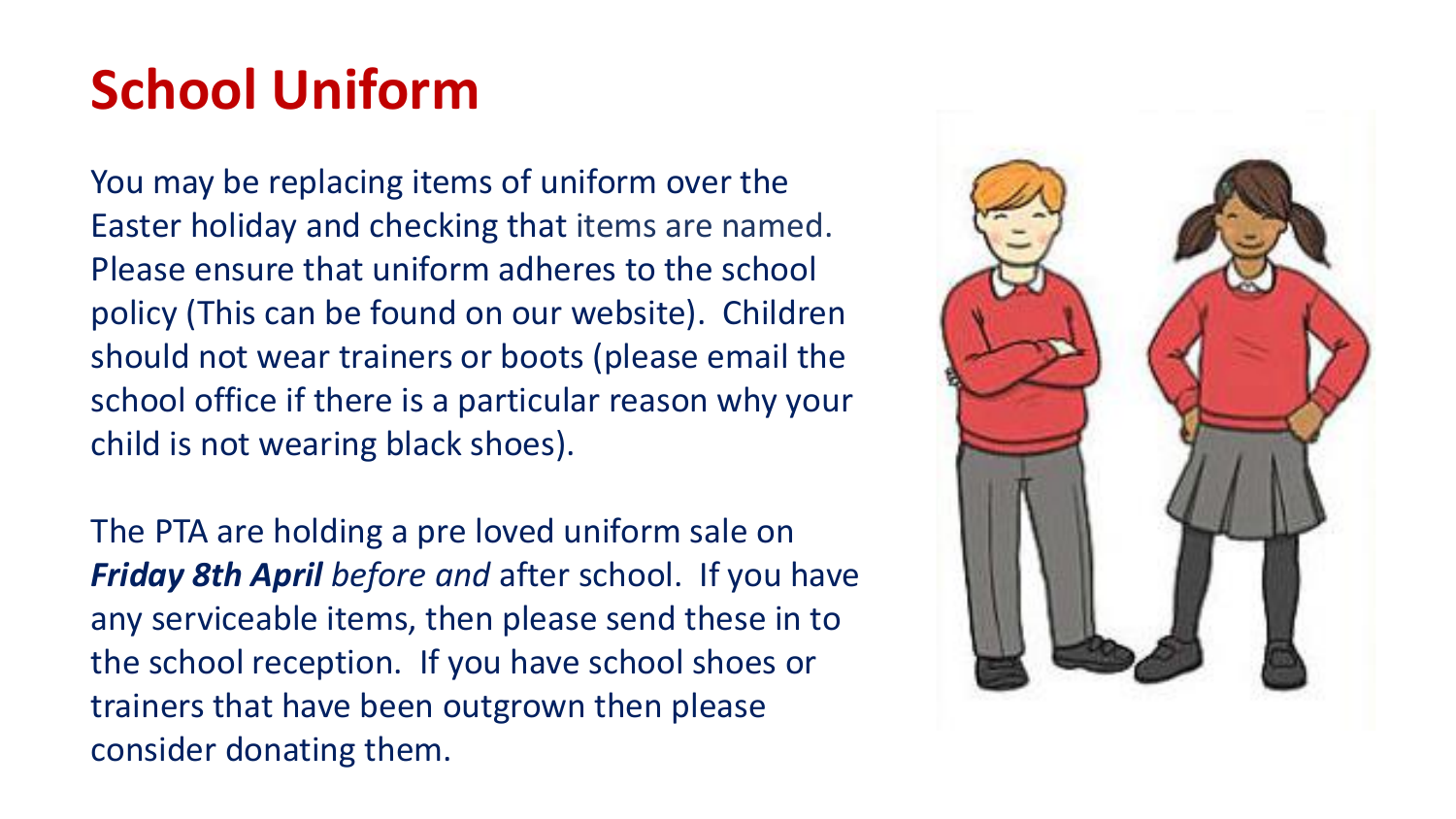### **Learning Update**

Please read the attached Learning Update. This is all about Maths at Wendover CE Juniors.

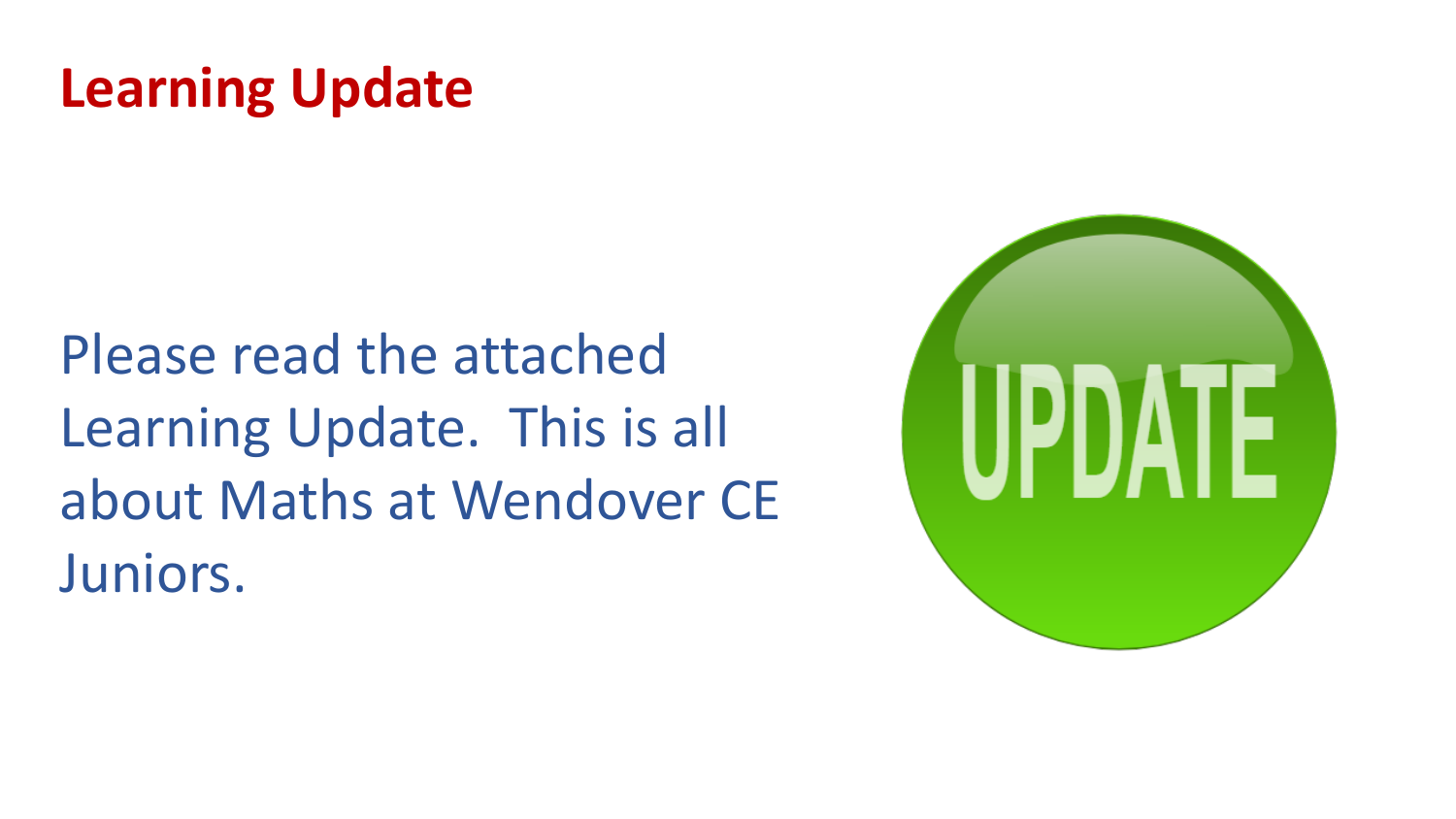## **Film Night**

Thank you to the PTA and the school office for organising the Film Night this week. The children greatly enjoyed this opportunity and behaved fantastically.

Well done everyone!

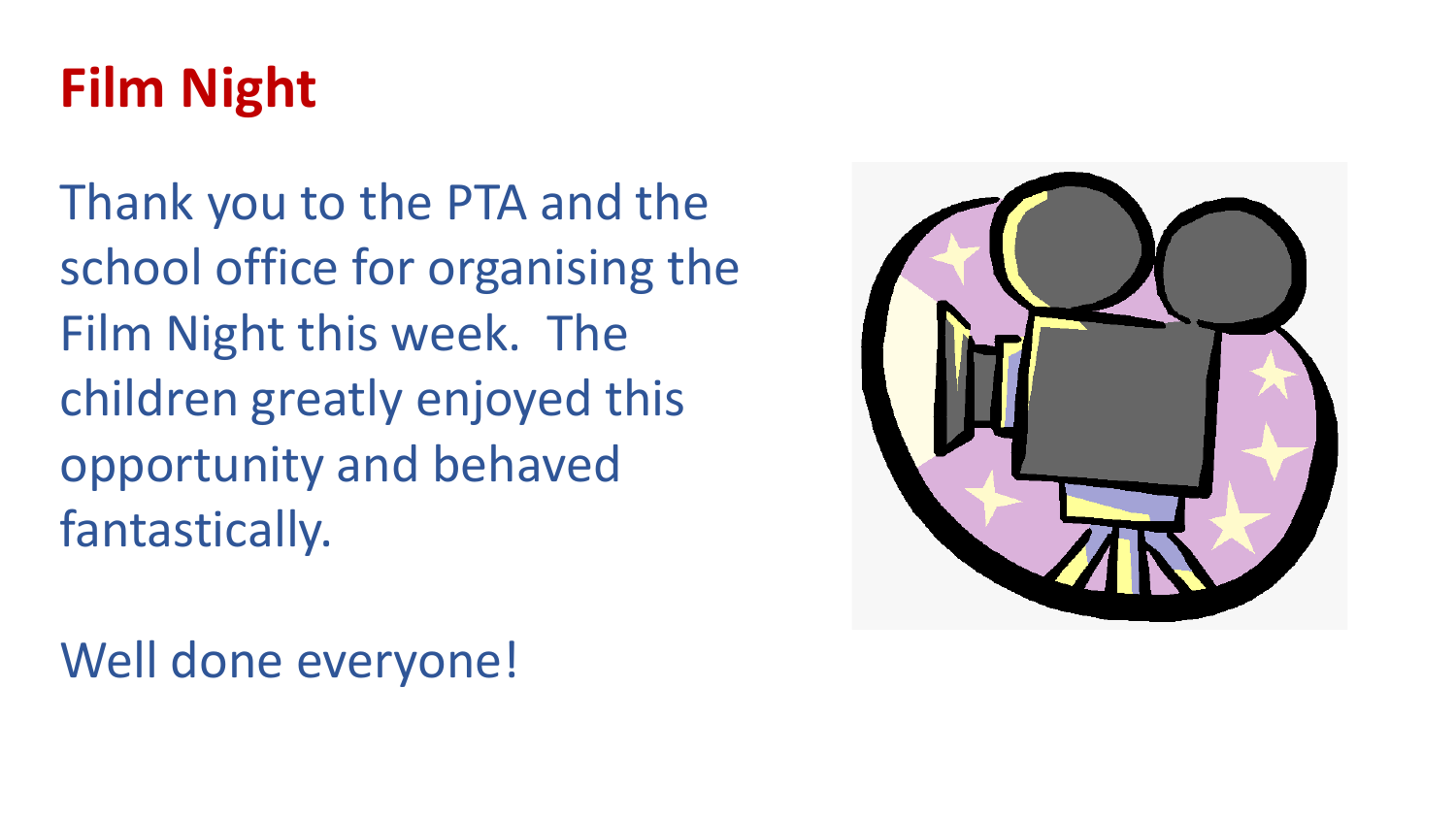#### **PTA Events**

#### **Kids Movie Night**

Thursday, March 31 - 3:30-5:45 pm

Tickets **sold out** quickly for our first film night of the year, with options of popcorn and slices of pizza being popular. The hall will be well ventilated and keeping in line with school guidance pupils will sit in year groups for the showing. Our intention is to run another film event in the Summer Term.

#### **SAVE THE DATE: Easter Jam Jars**

Friday, April 8th - 3:30 pm

Easter Jam Jars will be back by popular demand! Please collect clean, odour-free jam jars as we'll be asking your children to fill them with sweets and bring them in for sale after school on Friday 8th April.

#### **SAVE THE DATE: Pre-loved uniform sale**

Friday, April 8th - before and after school

The PTA will be running a pre-loved uniform sale before and after school on Friday 8th April. Donations of clean, good condition uniform to be dropped off in the box located in the Reception Foyer prior to 30 March.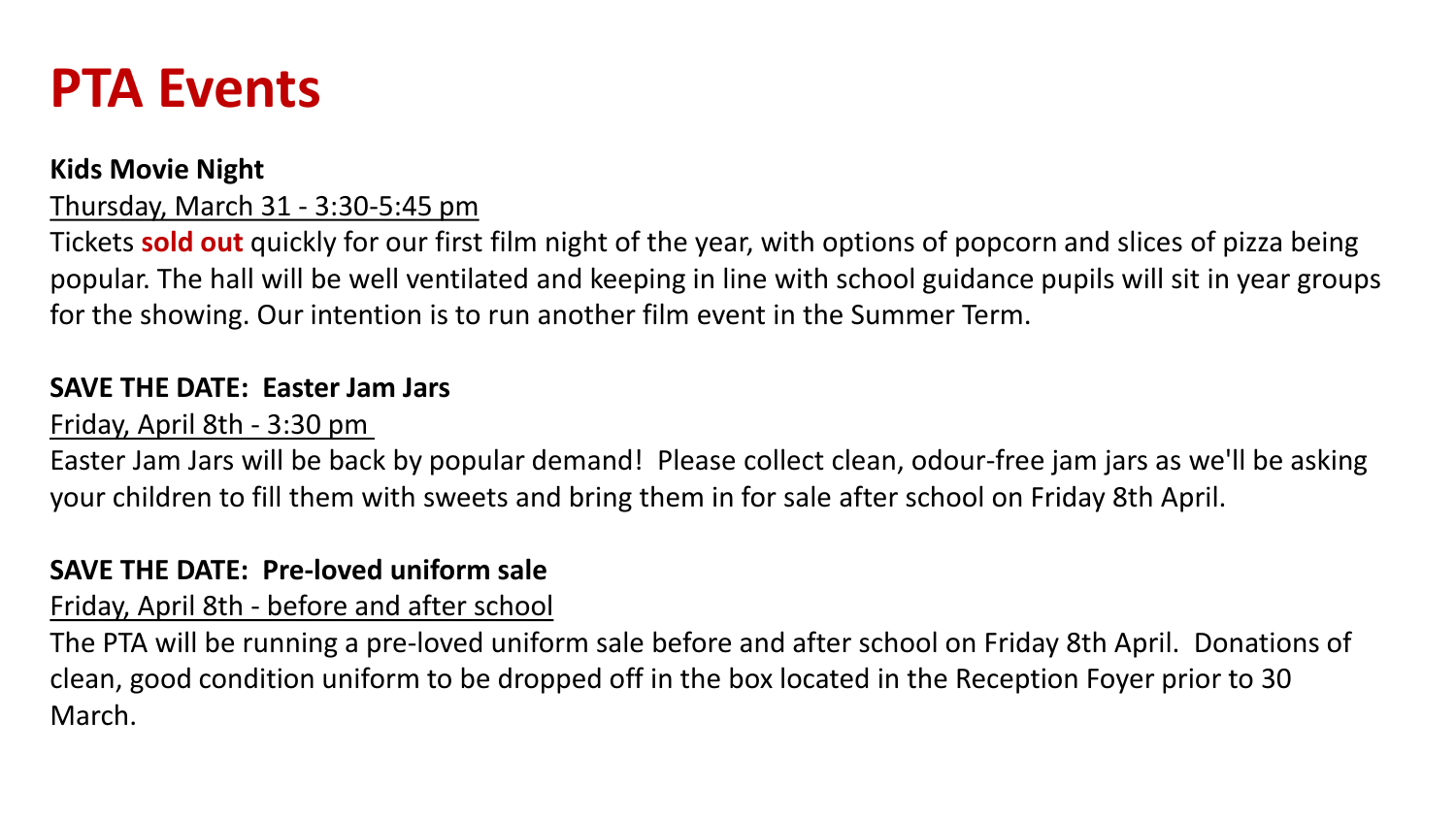### NOW On Sale **☺** Year 6 Leavers' Hoodie

PL School Wear will be selling Yr 6 Leavers' Hoodies at:

[www.plschoolwear.co.uk](http://www.plschoolwear.co.uk/)

**The closing date for orders is 25 April!**

Orders will be delivered directly to school on 23 May and distributed to pupils.

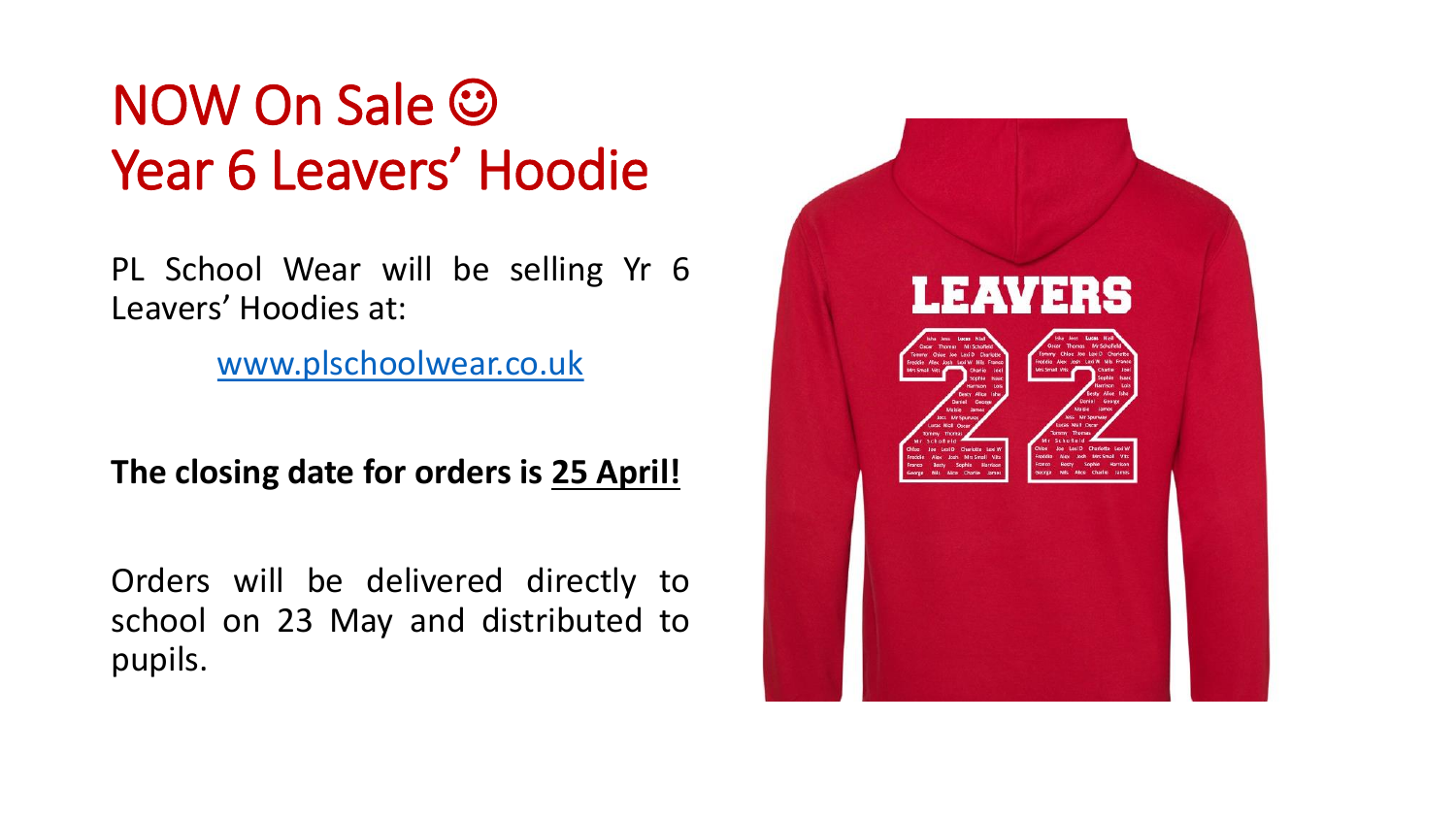# **Dates for your Diary**

| <b>Date and Time</b>                                                              | Event                                                                                            |
|-----------------------------------------------------------------------------------|--------------------------------------------------------------------------------------------------|
| <b>Monday 28 March (after school)</b><br><b>Wednesday 30 March (after school)</b> | <b>Parent Consultations</b><br><b>Parent Consultations</b>                                       |
| <b>Tuesday 29 March and Tuesday 5 April</b>                                       | <b>5J</b> water safety sessions                                                                  |
| Thursday 31 March 3.30-5.45 pm                                                    | <b>PTA Event</b> - Kids Movie Night $3.30 - 5.45$ pm                                             |
| Friday 1 April – Before and after school<br>3.30 pm                               | <b>PTA Event</b> - Pre-loved Uniform Sale<br><b>PTA Event - Easter Jam Jars</b>                  |
| Monday 20 – Friday 24 June                                                        | Year 6 residential trip to Llain Activity Centre, Wales.                                         |
| Tuesday 21 and Wednesday 22 June                                                  | <b>Year 5</b> trip to Ashmolean Museum (1 day trip details to follow including class allocation) |
| Wednesday 20 July $-1.15$ pm                                                      | Last day of term $-1.15$ pm finish                                                               |